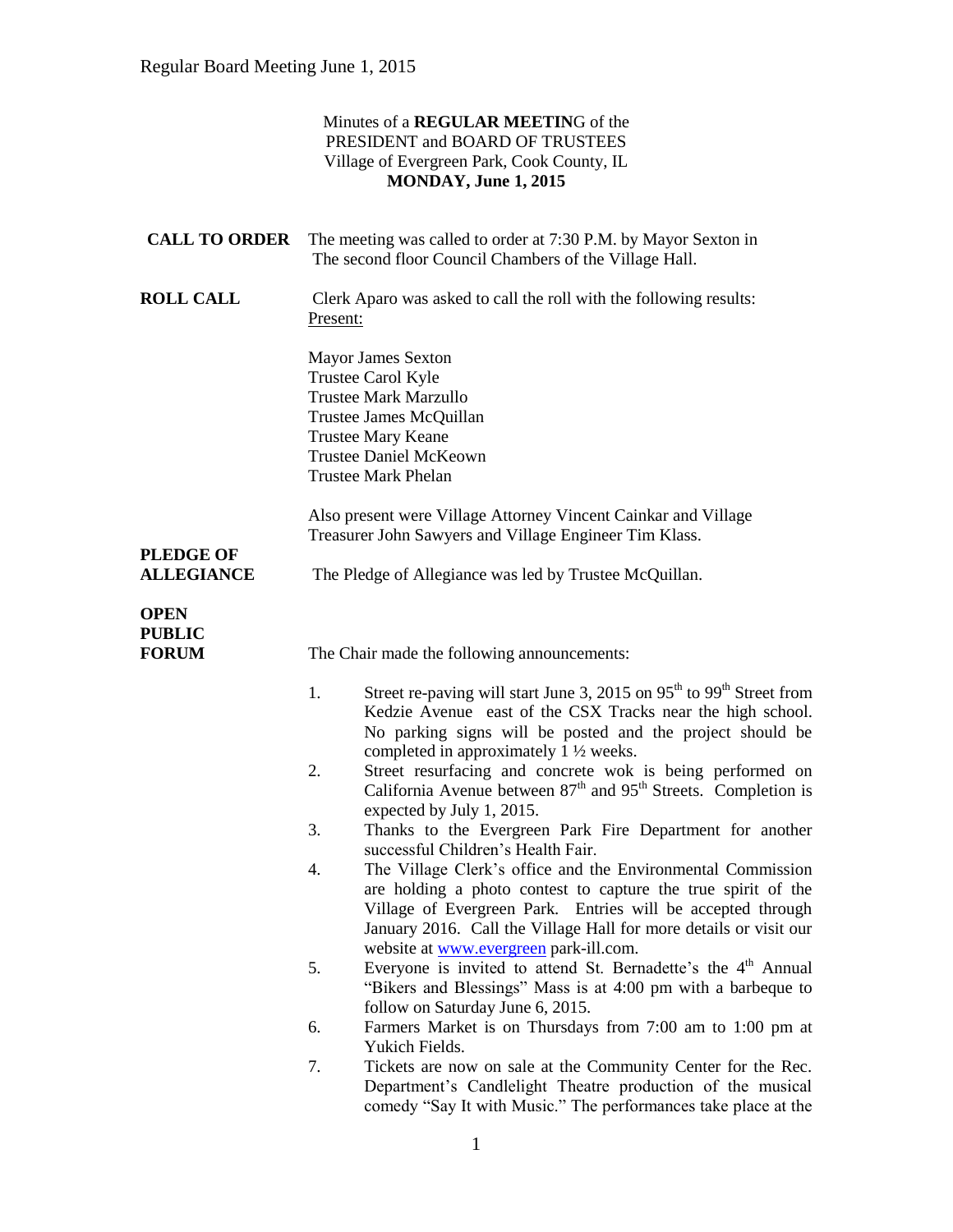Senior Center form Friday, June 12 through the weekend. Information is available at the Recreation Dept. and the Village website. Thanks to Producer, Glenn Pniewski for another incredible production.

- 8. The Annual 5k Run is Saturday, June 27, 2015 at Klein Park. Registration is 7:30 a.m. to 8:15 a.m. the run begins at 8:30 a.m. The 27th Annual Day in the Park is Saturday, June 27, 2015from 11:30 a.m. – 9:00 pm at the Community Center.
- 8. The 47th Annual Independence Day Parade is Thursday, July 2, 2015 at 6:30 p.m. Fireworks at dusk at Duffy Park 92nd and Millard.
- 9. Vehicle Stickers renewal applications will be mailed in August. **New stickers are due September 15, 2015.**
- 10. The Chair commended the Evergreen Park Police Department and the entire Tactical Unit for their exceptional efforts in the recent arrest of (2) two drug dealers.
- 11. The Chair reminded everyone to use caution and spray themselves during the summer months for prevention of West Nile. He added the Mosquito Abatement and larvacide treatments have begun.
- 12. Trustee Kyle commended PW Director Lorenz and Mr. Gavin Yeaman for the new pieces of playground equipment installed at Circle Park. She added residents voted on the design of the new equipment. The Chair noted the park port a potties are now ADA accessible. She also thanked them and Jim Czerwinski of St. Department for his design with the new computer kiosk for the EP Village Pantry as mandated by the Chicago Food Depository.

### **OPEN**

**AUDIENCE** Mr. Pete Zic, 9200 Block of Albany, reminded everyone plants such as citronella can be used in yards as a natural insect repellant.

# **REGULAR**

**AGENDA** Motion by Trustee Phelan second by Trustee Kyle to waive reading of the minutes of the May 18, 2015 regular Meeting of the President and Board of Trustees. The motion was passed by unanimous voice vote and so ordered by the Chair.

#### **RESOLUTION NO. 15-2015**

Motion by Trustee McKeown second by Trustee McQuillan, to approve **Resolution NO. 15-2015** with expenditures of the General Corporate Fund of \$ 424,731.90 and the Sewer and Water Fund of \$ 129,294.57 and the 95<sup>th</sup> Street TIF Fund, \$1,339.59 and the Capital Improvement Fund, \$ 21,385.00 and the Self Insurance Fund, \$31,930.00 and the Street Bond Fund, \$38,600.00 for a total of \$ 647,281.06. Upon roll call, voting YES: Trustees Kyle, Marzullo, McQuillan, Keane, McKeown and Phelan; voting NO: NONE. The motion was passed and so ordered by the Chair.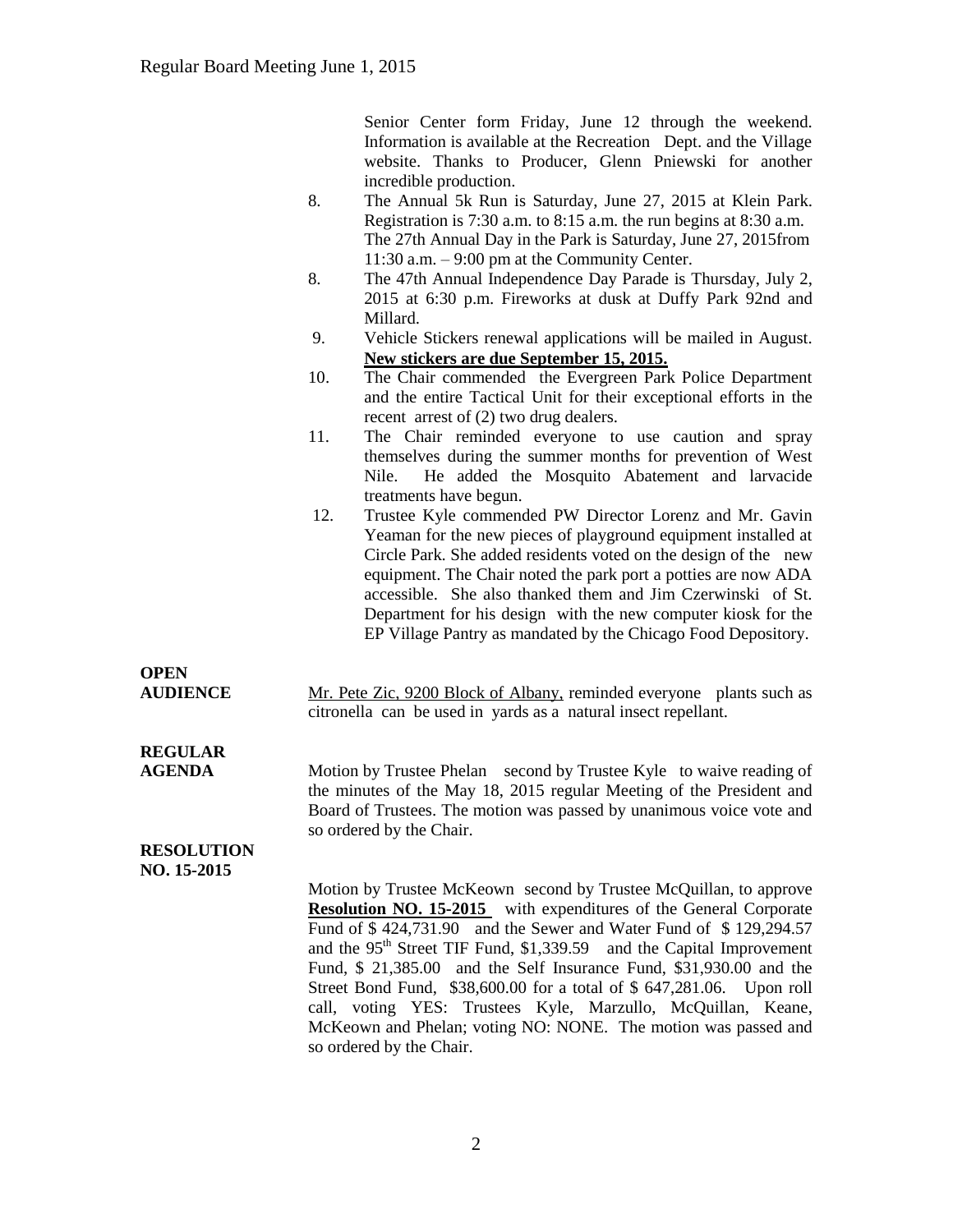# **WATER COLLECTOR'S**

**REPORT** Motion by Trustee Phelan second by Trustee Marzullo to accept for information and file the Water Collector's report for May 2015 in the amount of \$670,197.04. The motion was passed by unanimous voice vote and so ordered by the Chair.

#### **VILLAGE COLLECTOR'S REPORT**

Motion by Trustee McQuillan second by Trustee Keane to accept for file and information the Village Collector's report for May 2015 in the amount of \$ 1,537,151.29. The Chair noted sales taxes are coming in as expected. The motion was passed by unanimous voice vote and so ordered by the Chair.

# **BUSINESS**

**CERTIFICATES** Motion by Trustee McQuillan second by Trustee Kyle to approve the business license application for Evergreen Park Chicken, **CHAMPIONS II BARBEQUE** located at 8730 S. Kedzie Avenue, Evergreen Park, Illinois. The Chair added the Champions BBQ is legendary in and around the Chicago area. Upon roll call voting YES: Trustees Marzullo, McQuillan, Keane, McKeown, Phelan and Kyle; voting NO: NONE. The motion was passed and so ordered by the Chair.

# **LIQUOR**

**LICENSE** Motion by Trustee McQuillan second by Trustee McKeown to approve the application for a Class C Liquor License for Bond Drug Company of Illinois, D/B/A **WALGREENS**, located at 3959 W. 95th Street. The Chair noted he had met with the VP of Walgreens and they agreed to keep the liquor area very small with the emphasis on the convenience shopper. Upon roll call voting YES: Trustees McQuillan, Keane, McKeown, Phelan, and Marzullo; voting NO: Trustee Kyle. The motion was passed and so ordered by the Chair.

## **LIQUOR**

**LICENSE** Motion by Trustee Phelan second by Trustee McKeown, to accept the application for a Class B Liquor License for Restaurant Dynamics, Inc., D/B/A **THE RED PALM** located at 2440 W. 95<sup>th</sup> Street. Upon roll call voting YES: Trustees Keane, McKeown, Phelan, Kyle, Marzullo, and McQuillan; voting NO: NONE. The motion was passed and so ordered by the Chair.

### **MAYOR'S 2015-16**

**APPOINTMENTS** Motion by Trustee Kyle second by Trustee Phelan to approve the 2015- 2016 one year appointments to Boards and Commissions as recommended by the Mayor and to approve the Special Police Officers and Auxiliary Police Officers as recommended by Police Chief Saunders. Clerk Aparo read the list of appointments. Mayor Sexton asked the appointees to stand as he thanked everyone for a wonderful job on behalf of the Village. He thanked Fr. Ben for accepting the position of the new Fire Chaplain for the Evergreen Park Fire Department. Fr. Ben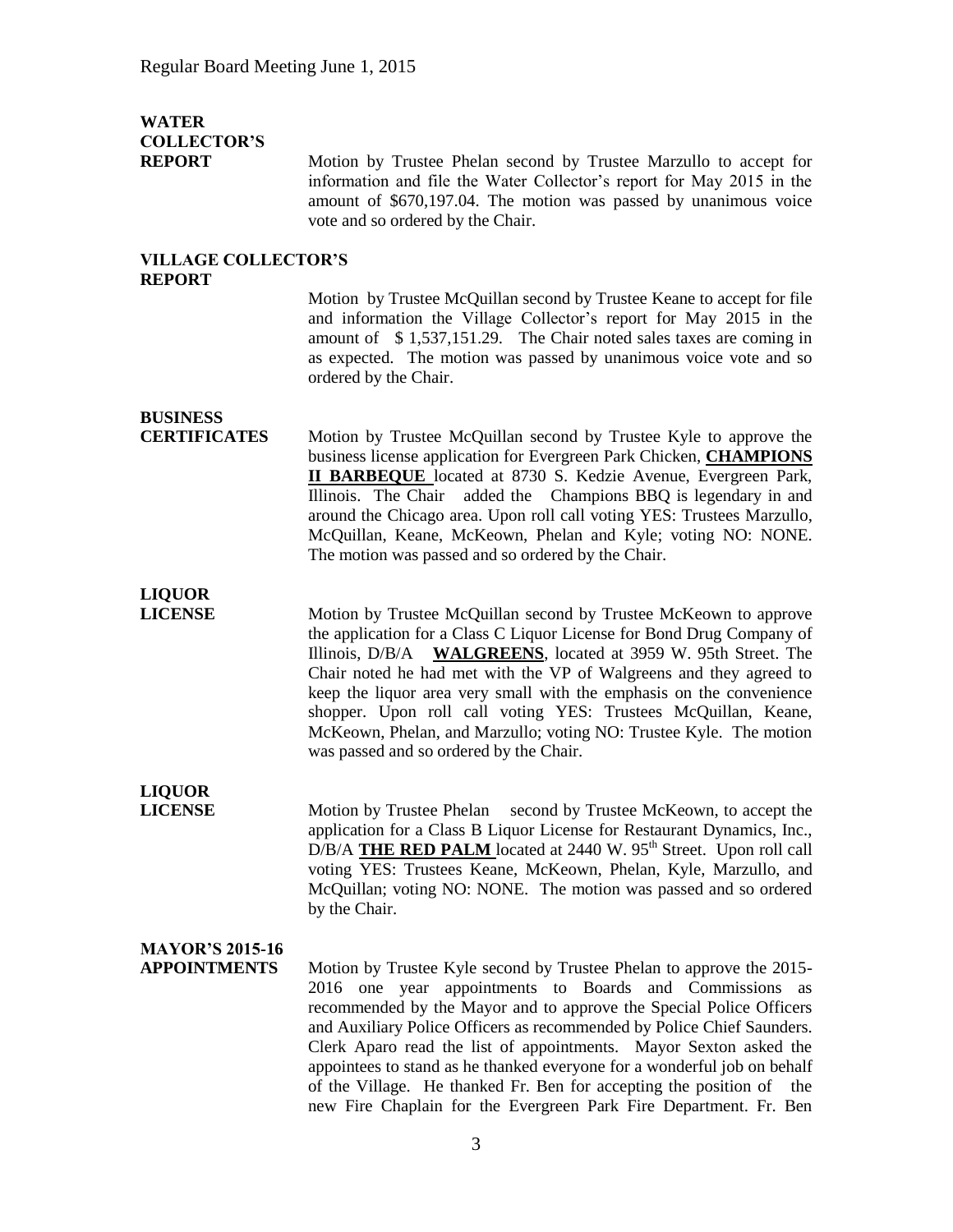invited everyone to attend the Motorcycle Mass on Saturday. Upon roll call voting YES: Trustees McKeown, Phelan, Kyle, Marzullo, McQuillan and Keane; voting NO: NONE. The motion was passed and so ordered by the Chair.

#### **ORDINANCE**<br>**NO. 11-2015** Motion by Trustee McKeown second by Trustee Marzullo to approve **ORDINANCE NO 11-2015, "AN ORDINANCE OF THE VILLAGE OF EVERGREEN PARK APPRPOVING A SECOND AMENDMENT TO PCS SITE AGREEMENT BETWEEN THE VILLAGE OF EVERGREEN PARK AND STC TWO LLC FOR THE PROPERTY LOCATED AT 2700 WEST 98TH PLACE, EVERGREEN PARK, ILLINOIS."** The Chair noted this is a second unit on the same pole and will net the Village an additional \$1,800 per month in revenue. Upon roll call voting YES: Trustees, Phelan, Kyle, Marzullo, McQuillan, Keane and McKeown; voting NO: NONE. The Motion was passed and so ordered by the Chair. **SXU 5 K COUGAR RUN** Motion by Trustee Phelan second by Trustee Kyle to approve the request from St. Xavier University for their 15 Annual Cougar 5K Run/Walk on Saturday, September 26, 2015. Trustee Kyle asked for an explanation of the "I Run Evergreen Park" challenge. The Chair responded the challenge was developed by SXU and Mr. Duffy from our Rec. Department. When participants run at least (4) four out of the (7) seven races held in EP they receive a medal and a race award certificate and a \$10.00 gift card from local sponsor Jimmy John's. Upon roll call voting YES: Trustees, Kyle, Marzullo, McQuillan, Keane, McKeown and Phelan; voting NO: NONE. The Motion was passed and so ordered by the Chair. **ENGINEER'S REPORT** Tim Klass had no report. **ATTORNEY'S REPORT** Vince Cainkar had no report. **DEPT HEADS** Mary Ann Carioto, OCS Director announced the senior health fair will be Wednesday June 3, 2015 at the Fire House from 10-2 pm; rides to the event are available from OCS. She thanked Lt. Ed Dunne of the EPFD for his assistance with this event. Dennis Duffy, Recreation Department thanked the Evergreen Park High

School for a recent donation of assorted tables and chairs. The First summer concert will be this Sunday, June 6, 2015 at 6:00 p.m. at Klein Park with Encore Band performing. Open registration continues for all the summer programs. The Chair noted he is interested in getting entertainer Perry Danos (former EP resident) to perform at the new park on  $91<sup>st</sup>$  Street at a later date possibly this year. The golf driving range is open. The Chair added the perimeter fence is being erected.